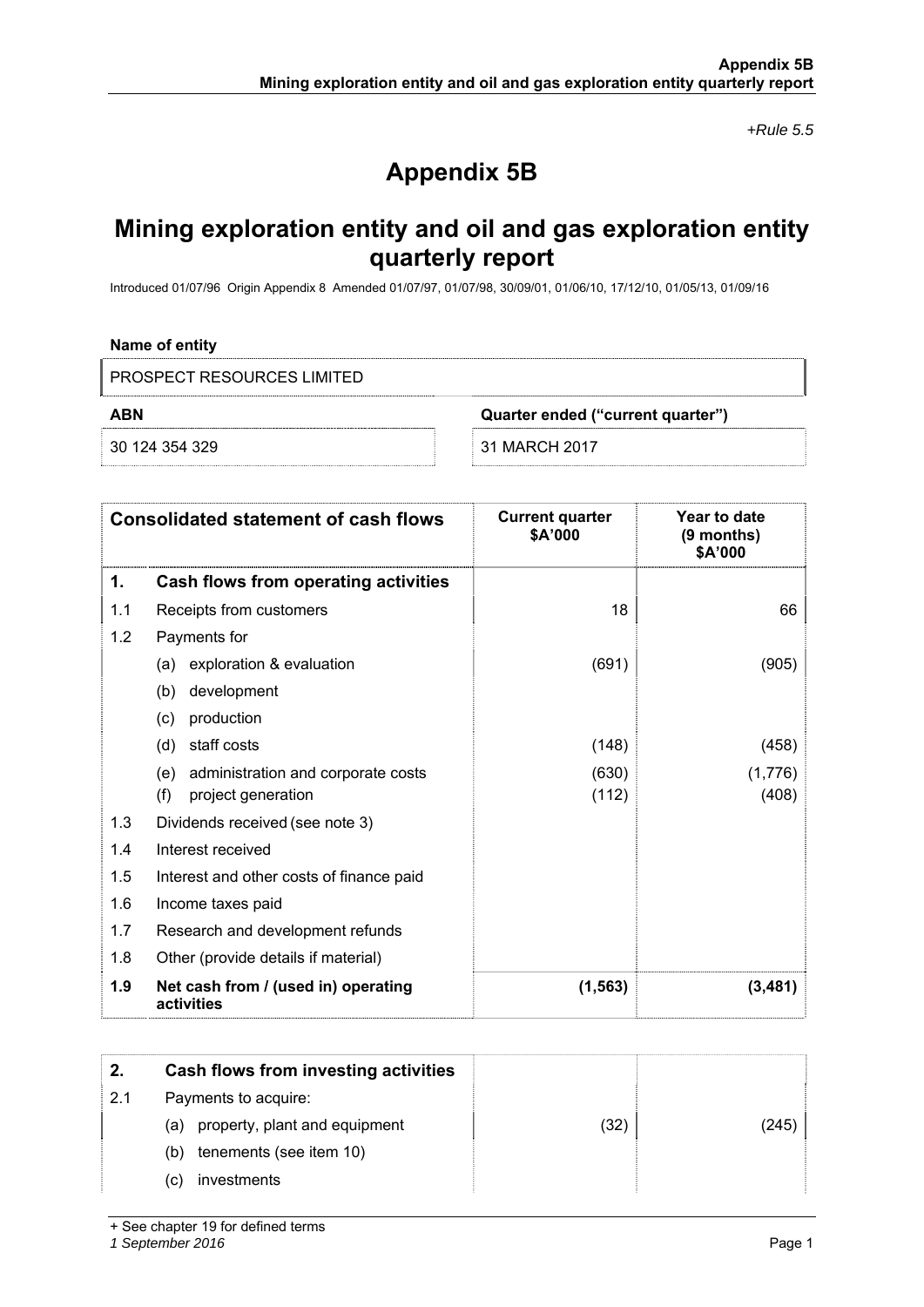|               | <b>Consolidated statement of cash flows</b>       | <b>Current quarter</b><br>\$A'000 | Year to date<br>$(9$ months)<br>\$A'000 |
|---------------|---------------------------------------------------|-----------------------------------|-----------------------------------------|
|               | (d)<br>other non-current assets                   |                                   |                                         |
| $2.2^{\circ}$ | Proceeds from the disposal of:                    |                                   |                                         |
|               | property, plant and equipment<br>(a)              |                                   |                                         |
|               | tenements (see item 10)<br>(b)                    |                                   |                                         |
|               | investments<br>(c)                                |                                   |                                         |
|               | (d)<br>other non-current assets                   |                                   |                                         |
| 2.3           | Cash flows from loans to other entities           |                                   | (97)                                    |
| 2.4           | Dividends received (see note 3)                   |                                   |                                         |
| 2.5           | Other (provide details if material)               |                                   |                                         |
|               | Exploration and evaluation<br>(a)                 | (1, 387)                          | (4, 355)                                |
|               | Development<br>(b)                                | (162)                             | (849)                                   |
|               | Interest received<br>(c)                          | 5                                 | 15                                      |
| 2.6           | Net cash from / (used in) investing<br>activities | (1, 576)                          | (5, 531)                                |

| 3.   | Cash flows from financing activities                                           |        |
|------|--------------------------------------------------------------------------------|--------|
| 3.1  | Proceeds from issues of shares                                                 | 17,415 |
| 3.2  | Proceeds from issue of convertible notes                                       |        |
| 3.3  | Proceeds from exercise of share options                                        |        |
| 3.4  | Transaction costs related to issues of<br>shares, convertible notes or options |        |
| 3.5  | Proceeds from borrowings                                                       |        |
| 3.6  | Repayment of borrowings (related party)                                        | (102)  |
| 3.7  | Transaction costs related to loans and<br>borrowings                           |        |
| 3.8  | Dividends paid                                                                 |        |
| 3.9  | Other (provide details if material)                                            |        |
|      | (a) Cost of issue of shares, options                                           | (912)  |
| 3.10 | Net cash from / (used in) financing<br>activities                              | 16,401 |

| 4.  | Net increase / (decrease) in cash and<br>cash equivalents for the period |          |         |
|-----|--------------------------------------------------------------------------|----------|---------|
| 4.1 | Cash and cash equivalents at beginning of<br>period                      | 13,349   | 2,417   |
| 4.2 | Net cash from / (used in) operating<br>activities (item 1.9 above)       | (1, 563) | (3,481) |
| 4.3 | Net cash from / (used in) investing activities<br>(item 2.6 above)       | (1, 576) | (5,531) |
| 4.4 | Net cash from / (used in) financing activities<br>(item 3.10 above)      |          | 16,401  |

+ See chapter 19 for defined terms

*1 September 2016* Page 2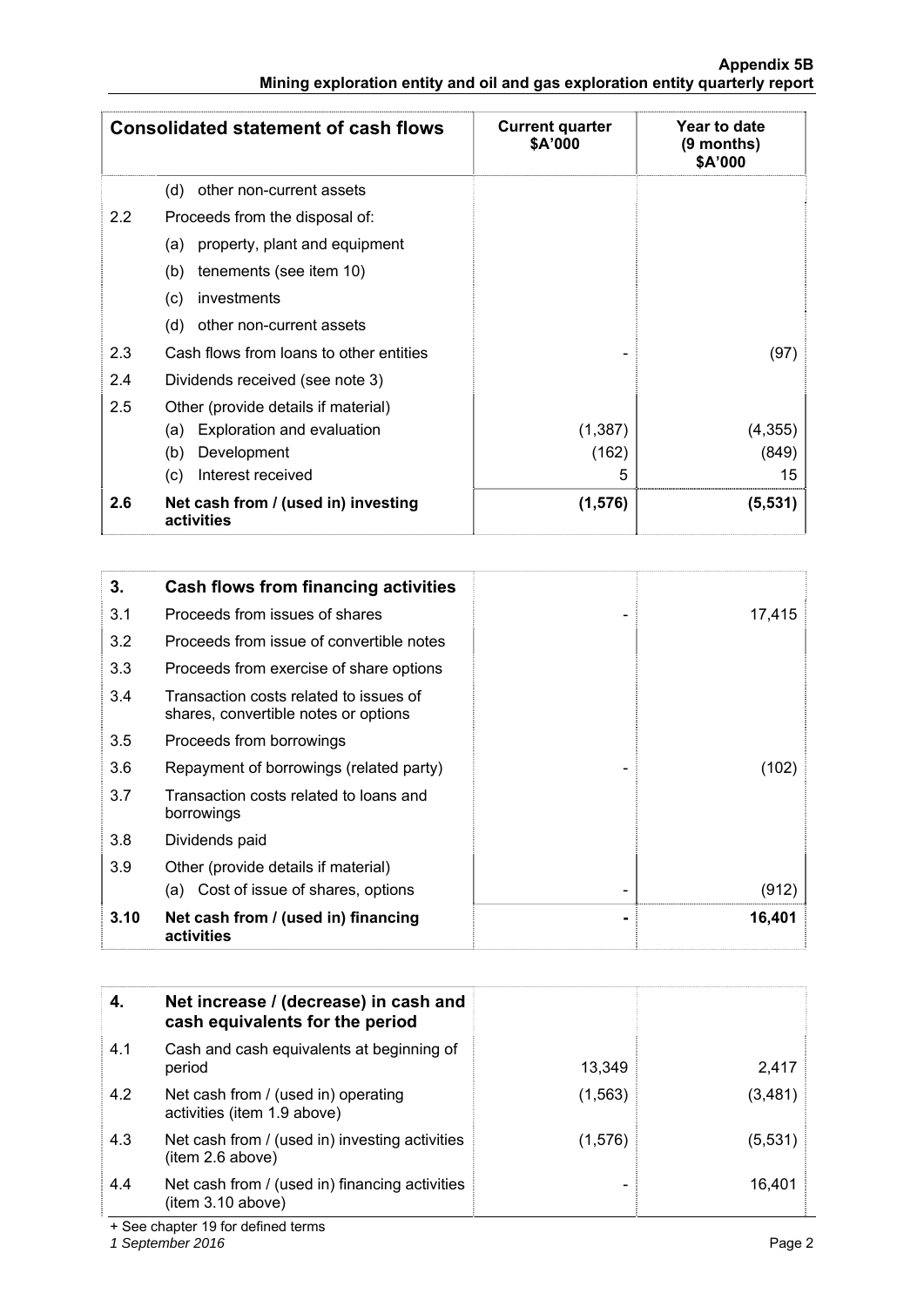## **Appendix 5B Mining exploration entity and oil and gas exploration entity quarterly report**

| <b>Consolidated statement of cash flows</b> |                                                      | <b>Current quarter</b><br>\$A'000 | Year to date<br>$(9$ months)<br>\$A'000 |  |
|---------------------------------------------|------------------------------------------------------|-----------------------------------|-----------------------------------------|--|
| 4.5                                         | Effect of movement in exchange rates on<br>cash held | (640)                             | (236)                                   |  |
| 4.6                                         | Cash and cash equivalents at end of<br>period        | 9,570                             | 9.570                                   |  |

| 5.  | Reconciliation of cash and cash<br>equivalents<br>at the end of the quarter (as shown in the<br>consolidated statement of cash flows) to the<br>related items in the accounts | <b>Current quarter</b><br>\$A'000 | <b>Previous quarter</b><br>\$A'000 |
|-----|-------------------------------------------------------------------------------------------------------------------------------------------------------------------------------|-----------------------------------|------------------------------------|
| 5.1 | <b>Bank balances</b>                                                                                                                                                          | 70                                | 44                                 |
| 5.2 | Call deposits                                                                                                                                                                 | 2,675                             | 3.543                              |
| 5.3 | <b>Bank overdrafts</b>                                                                                                                                                        |                                   |                                    |
| 5.4 | Other (provide details)<br>US\$ at bank<br>Petty cash                                                                                                                         | 6,722<br>103                      | 9,705<br>57                        |
| 5.5 | Cash and cash equivalents at end of<br>quarter (should equal item 4.6 above)                                                                                                  | 9,570                             | 13,349                             |

| 6. | Payments to directors of the entity and their associates |
|----|----------------------------------------------------------|
|    |                                                          |

## **Current quarter \$A'000**  6.1 Aggregate amount of payments to these parties included in item 1.2 182 -

- 6.2 Aggregate amount of cash flow from loans to these parties included in item 2.3
- 6.3 Include below any explanation necessary to understand the transactions included in items 6.1 and 6.2

Payments include director fees and superannuation.

## **7. Payments to related entities of the entity and their associates**

- 7.1 Aggregate amount of payments to these parties included in item 1.2
- 7.2 Aggregate amount of cash flow from loans to these parties included in item 2.3
- 7.3 Include below any explanation necessary to understand the transactions included in items 7.1 and 7.2

| <b>Current quarter</b><br>\$A'000 |  |
|-----------------------------------|--|
|                                   |  |
|                                   |  |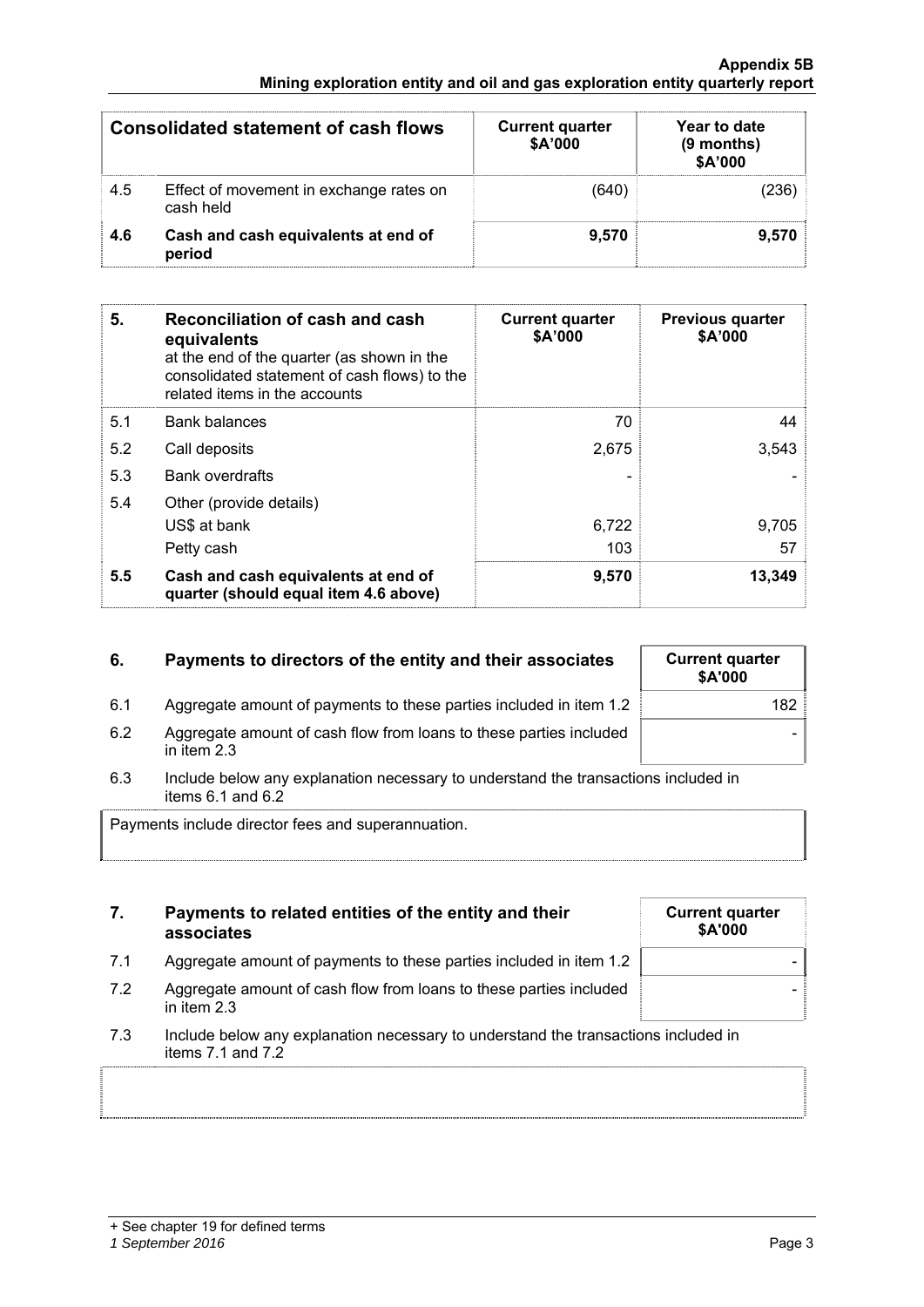| 8.  | <b>Financing facilities available</b><br>Add notes as necessary for an<br>understanding of the position | <b>Total facility amount</b><br>at quarter end<br>\$A'000 | Amount drawn at<br>quarter end<br>\$A'000 |
|-----|---------------------------------------------------------------------------------------------------------|-----------------------------------------------------------|-------------------------------------------|
| 8.1 | Loan facilities                                                                                         |                                                           |                                           |
| 8.2 | Credit standby arrangements                                                                             |                                                           |                                           |
| 8.3 | Other (please specify)                                                                                  |                                                           |                                           |

8.4 Include below a description of each facility above, including the lender, interest rate and whether it is secured or unsecured. If any additional facilities have been entered into or are proposed to be entered into after quarter end, include details of those facilities as well.

| 9.  | <b>Estimated cash outflows for next quarter</b> | \$A'000 |
|-----|-------------------------------------------------|---------|
| 9.1 | Exploration and evaluation                      | 1,400   |
| 9.2 | Development                                     |         |
| 9.3 | Production                                      |         |
| 9.4 | Staff costs                                     | 175     |
| 9.5 | Administration and corporate costs              | 680     |
| 9.6 | Other (provide details if material)             |         |
| 9.7 | <b>Total estimated cash outflows</b>            | 2,255   |

| 10.  | <b>Changes in</b><br>tenements<br>(items $2.1(b)$ and<br>$2.2(b)$ above)                          | <b>Tenement</b><br>reference<br>and<br><b>location</b> | <b>Nature of interest</b> | Interest at<br>beginning<br>of quarter | <b>Interest</b><br>at end of<br>quarter |
|------|---------------------------------------------------------------------------------------------------|--------------------------------------------------------|---------------------------|----------------------------------------|-----------------------------------------|
| 10.1 | Interests in mining<br>tenements and<br>petroleum tenements<br>lapsed, relinquished<br>or reduced |                                                        | Refer Appendix A          |                                        |                                         |
| 10.2 | Interests in mining<br>tenements and<br>petroleum tenements<br>acquired or increased              |                                                        | Refer Appendix A          |                                        |                                         |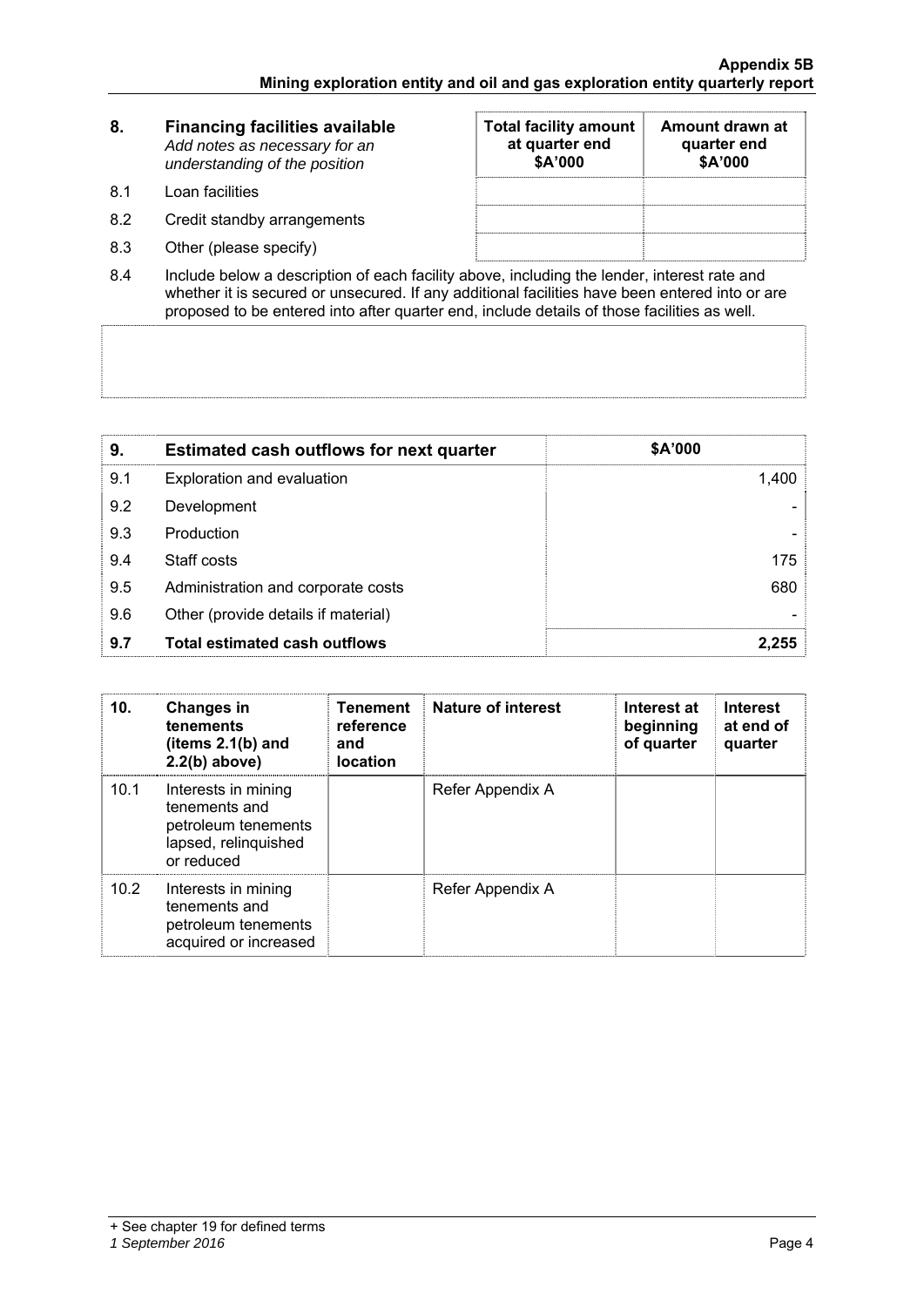## **Compliance statement**

- 1 This statement has been prepared in accordance with accounting standards and policies which comply with Listing Rule 19.11A.
- 2 This statement gives a true and fair view of the matters disclosed.

| ٠<br>٠ |
|--------|
|        |

**Director** 

Sign here: ............................................................ Date: 28 April 2017 ...................

Print name: Hugh Warner................................................

### **Notes**

- 1. The quarterly report provides a basis for informing the market how the entity's activities have been financed for the past quarter and the effect on its cash position. An entity that wishes to disclose additional information is encouraged to do so, in a note or notes included in or attached to this report.
- 2. If this quarterly report has been prepared in accordance with Australian Accounting Standards, the definitions in, and provisions of, AASB 6: Exploration for and Evaluation of Mineral Resources and AASB 107: Statement of Cash Flows apply to this report. If this quarterly report has been prepared in accordance with other accounting standards agreed by ASX pursuant to Listing Rule 19.11A, the corresponding equivalent standards apply to this report.
- 3. Dividends received may be classified either as cash flows from operating activities or cash flows from investing activities, depending on the accounting policy of the entity.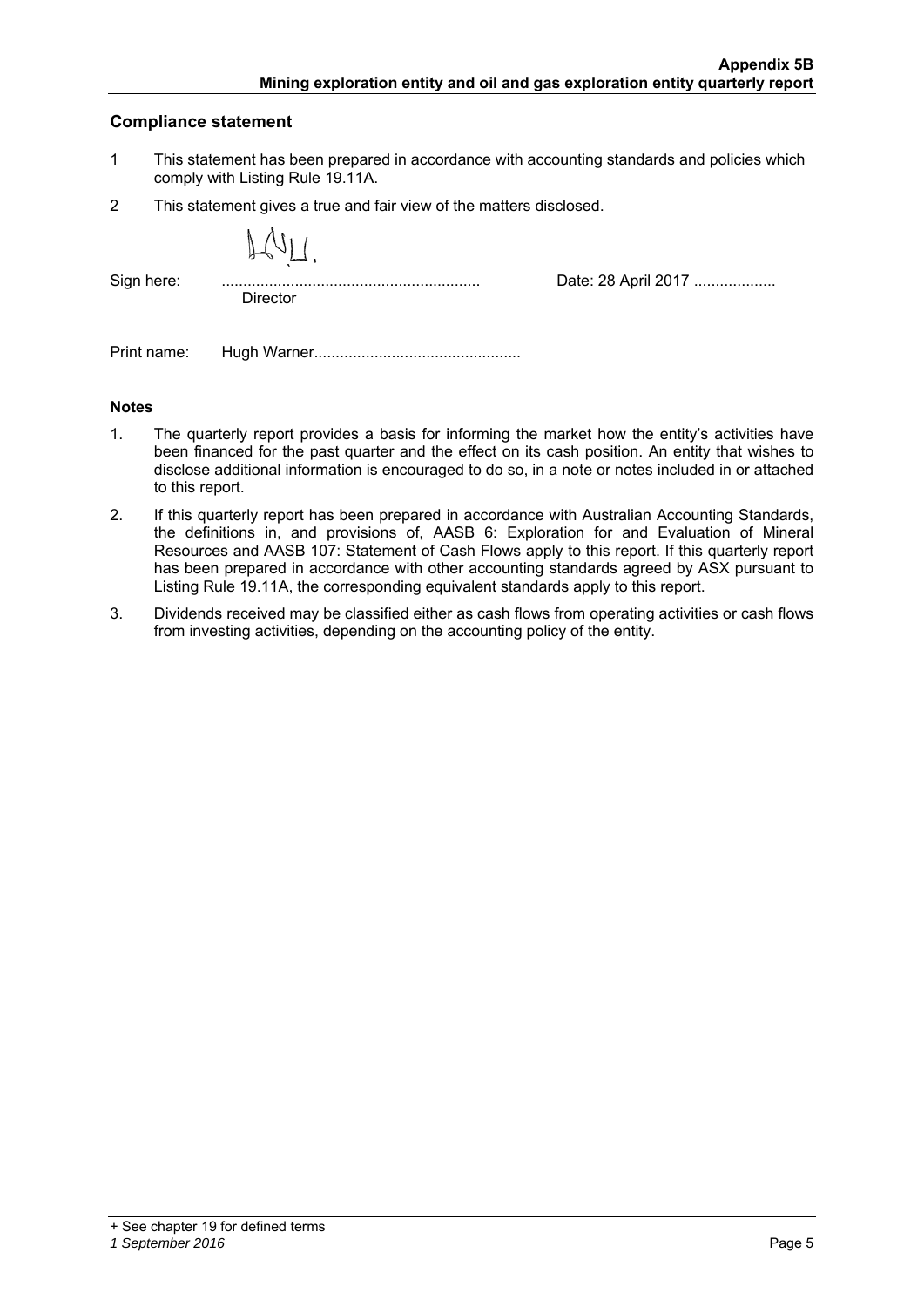

## **APPENDIX A – PROSPECT RESOURCES LIMITED TENEMENT SCHEDULE**

Prospect Resources Limited has interests in tenements via the following companies:

- 1) Coldawn Investment (Private) Limited ("Coldawn")
- 2) Hawkmoth Mining and Exploration (Private) Limited ("Hawkmoth")
- 3) Examix Investments (Pvt) Limited ("Examix")
- 4) Farvic Consolidated Mines (Pvt) Limited ("Farvic")
- 5) Tannahill Mine (Pvt) Limited ("Tannahill")
- 6) Mixnote Investments (Pvt) Limited ("Mixnote")

| <b>Tenement Type &amp;</b> |                |                 | Registered<br>Company | % Held at End<br>of Quarter | % Acquired<br><b>During Quarter</b> | % Disposed<br><b>During Quarter</b> |
|----------------------------|----------------|-----------------|-----------------------|-----------------------------|-------------------------------------|-------------------------------------|
| <b>Number</b>              | <b>Country</b> | Project         | <b>Name</b>           |                             |                                     |                                     |
| 12227                      | Zimbabwe       | Penhalonga      | Coldawn               | 70%                         |                                     |                                     |
| 20560 BM                   | Zimbabwe       | Penhalonga      | Coldawn               | 70%                         |                                     |                                     |
| 10675                      | Zimbabwe       | Penhalonga      | Coldawn               | 70%                         |                                     |                                     |
| 21795 BM                   | Zimbabwe       | Penhalonga      | Coldawn               | 70%                         | $\overline{a}$                      |                                     |
| 13166 BM                   | Zimbabwe       | Penhalonga      | Coldawn               | 70%                         | $\overline{a}$                      | $\overline{a}$                      |
| 18879                      | Zimbabwe       | Penhalonga      | Coldawn               | 70%                         | $\overline{a}$                      | $\overline{a}$                      |
| 18880                      | Zimbabwe       | Penhalonga      | Coldawn               | 70%                         | $\overline{a}$                      | $\overline{a}$                      |
| 18881                      | Zimbabwe       | Penhalonga      | Coldawn               | 70%                         | $\overline{a}$                      |                                     |
| 21748 BM                   | Zimbabwe       | Penhalonga      | Coldawn               | 70%                         |                                     |                                     |
| 18666 BM                   | Zimbabwe       | Penhalonga      | Coldawn               | 70%                         | $\overline{a}$                      |                                     |
| 12212                      | Zimbabwe       | Penhalonga      | Coldawn               | 70%                         |                                     |                                     |
| 12213                      | Zimbabwe       | Penhalonga      | Coldawn               | 70%                         | $\blacksquare$                      |                                     |
| 19474 BM                   | Zimbabwe       | Penhalonga      | Coldawn               | 70%                         |                                     |                                     |
| 14135 BM                   | Zimbabwe       | Penhalonga      | Coldawn               | 70%                         |                                     |                                     |
| 10338                      | Zimbabwe       | Penhalonga      | Coldawn               | 70%                         |                                     |                                     |
| G3425                      | Zimbabwe       | Penhalonga      | Coldawn               | 70%                         |                                     |                                     |
| 18582 BM                   | Zimbabwe       | Penhalonga      | Coldawn               | 70%                         |                                     |                                     |
| G2335                      | Zimbabwe       | Penhalonga      | Coldawn               | 70%                         | $\blacksquare$                      |                                     |
| M2873 BM                   | Zimbabwe       | Chisanya        | Hawkmoth              | 70%                         | $\overline{a}$                      |                                     |
| M2874 BM                   | Zimbabwe       | Chisanya        | Hawkmoth              | 70%                         |                                     |                                     |
| M2875 BM                   | Zimbabwe       | Chisanya        | Hawkmoth              | 70%                         | $\overline{a}$                      |                                     |
| M2876 BM                   | Zimbabwe       | Chisanya        | Hawkmoth              | 70%                         | $\blacksquare$                      |                                     |
| 33154                      | Zimbabwe       | <b>Starling</b> | Hawkmoth              | 70%                         |                                     |                                     |
| 32570                      | Zimbabwe       | <b>Starling</b> | Hawkmoth              | 70%                         | $\overline{\phantom{a}}$            |                                     |
| 36975                      | Zimbabwe       | <b>Starling</b> | Hawkmoth              | 70%                         | $\overline{a}$                      |                                     |
| 36976                      | Zimbabwe       | Starling        | Hawkmoth              | 70%                         | $\overline{a}$                      |                                     |
| 36974                      | Zimbabwe       | Starling        | Hawkmoth              | 70%                         | $\overline{a}$                      |                                     |
| 36973                      | Zimbabwe       | <b>Starling</b> | Hawkmoth              | 70%                         |                                     |                                     |
| 36972                      | Zimbabwe       | <b>Starling</b> | Hawkmoth              | 70%                         |                                     |                                     |
| 32716                      | Zimbabwe       | Starling        | Hawkmoth              | 70%                         | $\frac{1}{2}$                       |                                     |
| 33280                      | Zimbabwe       | Starling        | Hawkmoth              | 70%                         | $\blacksquare$                      | $\overline{\phantom{a}}$            |
| 36983                      | Zimbabwe       | Starling        | Hawkmoth              | 70%                         | $\overline{\phantom{a}}$            | $\blacksquare$                      |
| 33181                      | Zimbabwe       | Starling        | Hawkmoth              | 70%                         | $\overline{\phantom{a}}$            | $\blacksquare$                      |
| 36978                      | Zimbabwe       | Starling        | Hawkmoth              | 70%                         | $\overline{a}$                      | $\blacksquare$                      |

Prospect Resources Limited | ACN 124 354 329

Suite 6, 245 Churchill Ave. Subiaco WA 6008 | Phone: +61 8 9217 3300 | Fax: +61 8 9388 3006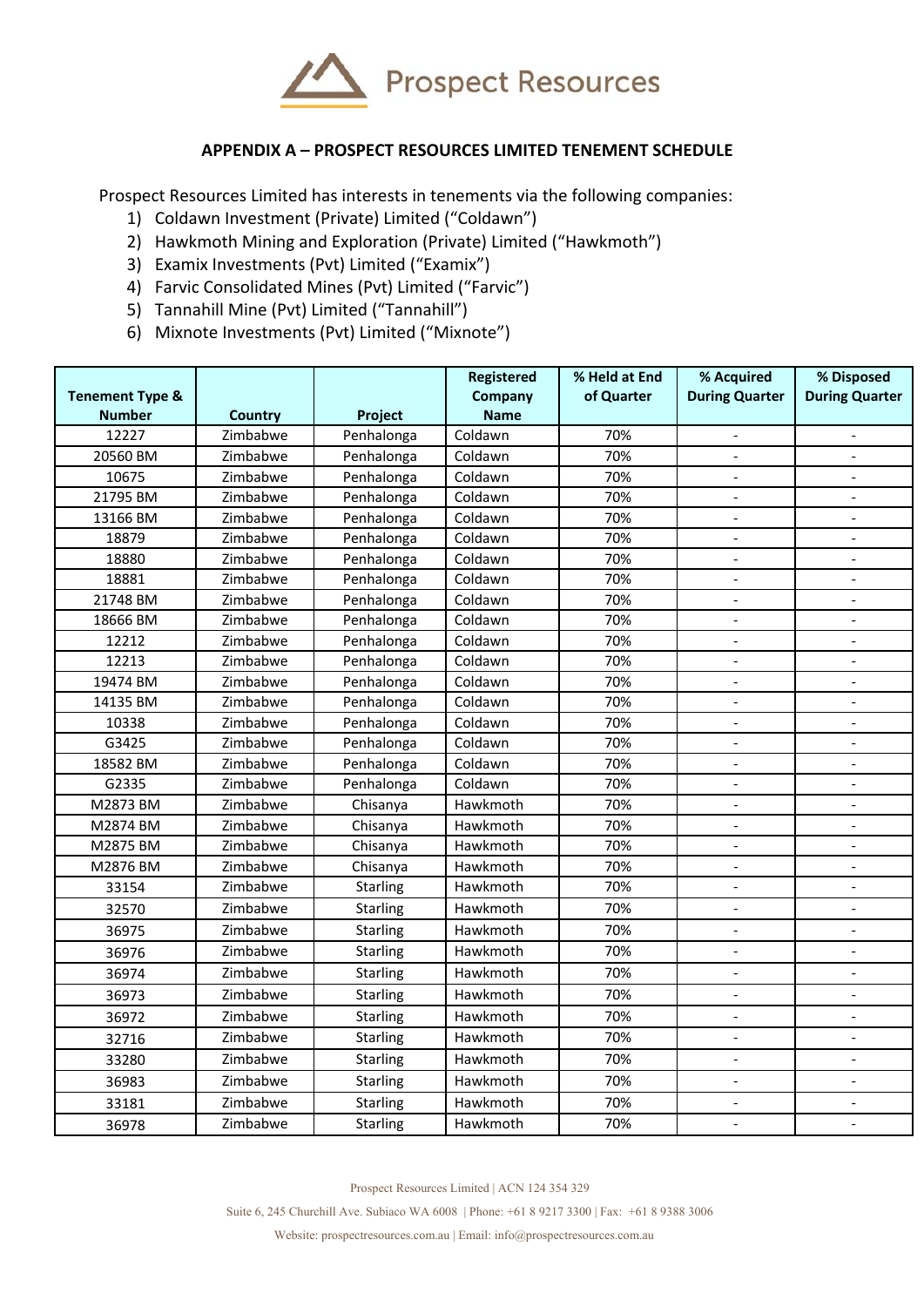

|                            |                |                 |                     | % Held at | % Acquired               | % Disposed                   |
|----------------------------|----------------|-----------------|---------------------|-----------|--------------------------|------------------------------|
| <b>Tenement Type &amp;</b> |                |                 | <b>Registered</b>   | End of    | <b>During Quarter</b>    | <b>During Quarter</b>        |
| <b>Number</b>              | <b>Country</b> | Project         | <b>Company Name</b> | Quarter   |                          |                              |
| 36979                      | Zimbabwe       | <b>Starling</b> | Hawkmoth            | 70%       |                          |                              |
| 36982                      | Zimbabwe       | <b>Starling</b> | Hawkmoth            | 70%       |                          |                              |
| 36980                      | Zimbabwe       | <b>Starling</b> | Hawkmoth            | 70%       |                          |                              |
| 36981                      | Zimbabwe       | Starling        | Hawkmoth            | 70%       | $\overline{a}$           | $\overline{\phantom{a}}$     |
| GA1190                     | Zimbabwe       | <b>Starling</b> | Hawkmoth            | 70%       |                          |                              |
| 32936                      | Zimbabwe       | <b>Starling</b> | Hawkmoth            | 70%       |                          |                              |
| 32935                      | Zimbabwe       | <b>Starling</b> | Hawkmoth            | 70%       | $\overline{\phantom{0}}$ | $\overline{a}$               |
| 31007                      | Zimbabwe       | Arcadia         | Examix              | 63%       |                          |                              |
| 23178                      | Zimbabwe       | Arcadia         | Examix              | 63%       |                          |                              |
| 35802                      | Zimbabwe       | Arcadia         | Examix              | 63%       | $\overline{\phantom{a}}$ | $\overline{\phantom{a}}$     |
| 23191                      | Zimbabwe       | Arcadia         | Examix              | 63%       |                          |                              |
| 23210                      | Zimbabwe       | Arcadia         | Examix              | 63%       |                          |                              |
| 23192                      | Zimbabwe       | Arcadia         | Examix              | 63%       | $\overline{\phantom{0}}$ | $\qquad \qquad \blacksquare$ |
| 23207                      | Zimbabwe       | Arcadia         | Examix              | 63%       | $\overline{\phantom{0}}$ | $\overline{a}$               |
| 31033                      | Zimbabwe       | Arcadia         | Examix              | 63%       |                          |                              |
| 23208                      | Zimbabwe       | Arcadia         | Examix              | 63%       | $\overline{\phantom{a}}$ | $\qquad \qquad \blacksquare$ |
| 23263                      | Zimbabwe       | Arcadia         | Examix              | 63%       |                          |                              |
| 23264                      | Zimbabwe       | Arcadia         | Examix              | 63%       |                          |                              |
| 23248                      | Zimbabwe       | Arcadia         | Examix              | 63%       |                          |                              |
| 23249                      | Zimbabwe       | Arcadia         | Examix              | 63%       | $\overline{a}$           |                              |
| 23244                      | Zimbabwe       | Arcadia         | Examix              | 63%       | $\overline{\phantom{0}}$ |                              |
| 23247                      | Zimbabwe       | Arcadia         | Examix              | 63%       |                          | $\overline{a}$               |
| 23245                      | Zimbabwe       | Arcadia         | Examix              | 63%       | $\overline{a}$           | $\overline{a}$               |
| 23246                      | Zimbabwe       | Arcadia         | Examix              | 63%       |                          |                              |
| 23189                      | Zimbabwe       | Arcadia         | Examix              | 63%       |                          |                              |
| 23190                      | Zimbabwe       | Arcadia         | Examix              | 63%       | $\overline{\phantom{0}}$ | $\blacksquare$               |
| 23271                      | Zimbabwe       | Arcadia         | Examix              | 63%       |                          |                              |
| 23233                      | Zimbabwe       | Arcadia         | Examix              | 63%       | $\overline{a}$           |                              |
| 23269                      | Zimbabwe       | Arcadia         | Examix              | 63%       | $\overline{\phantom{a}}$ | $\blacksquare$               |
| 23282                      | Zimbabwe       | Arcadia         | Examix              | 63%       |                          |                              |
| 23283                      | Zimbabwe       | Arcadia         | Examix              | 63%       |                          |                              |
| 23363                      | Zimbabwe       | Arcadia         | Examix              | 63%       | $\overline{\phantom{0}}$ | $\overline{\phantom{a}}$     |
| 23366                      | Zimbabwe       | Arcadia         | Examix              | 63%       |                          |                              |
| 23367                      | Zimbabwe       | Arcadia         | Examix              | 63%       |                          |                              |
| 23368                      | Zimbabwe       | Arcadia         | Examix              | 63%       | $\overline{\phantom{a}}$ | $\overline{\phantom{a}}$     |
| 23365                      | Zimbabwe       | Arcadia         | Examix              | 63%       | $\overline{\phantom{0}}$ |                              |
| 23364                      | Zimbabwe       | Arcadia         | Examix              | 63%       |                          |                              |
| 32132                      | Zimbabwe       | Arcadia         | Examix              | 63%       | $\overline{\phantom{0}}$ | $\overline{\phantom{0}}$     |
| 32133                      | Zimbabwe       | Arcadia         | Examix              | 63%       | $\overline{\phantom{0}}$ | $\overline{\phantom{a}}$     |
| 32126                      | Zimbabwe       | Arcadia         | Examix              | 63%       | $\blacksquare$           |                              |
| 32733                      | Zimbabwe       | Arcadia         | Examix              | 63%       | $\overline{\phantom{0}}$ |                              |
| 23277                      | Zimbabwe       | Arcadia         | Examix              | 63%       | $\overline{\phantom{0}}$ |                              |
| 23278                      | Zimbabwe       | Arcadia         | Examix              | 63%       |                          |                              |

Prospect Resources Limited | ACN 124 354 329

Suite 6, 245 Churchill Ave. Subiaco WA 6008 | Phone: +61 8 9217 3300 | Fax: +61 8 9388 3006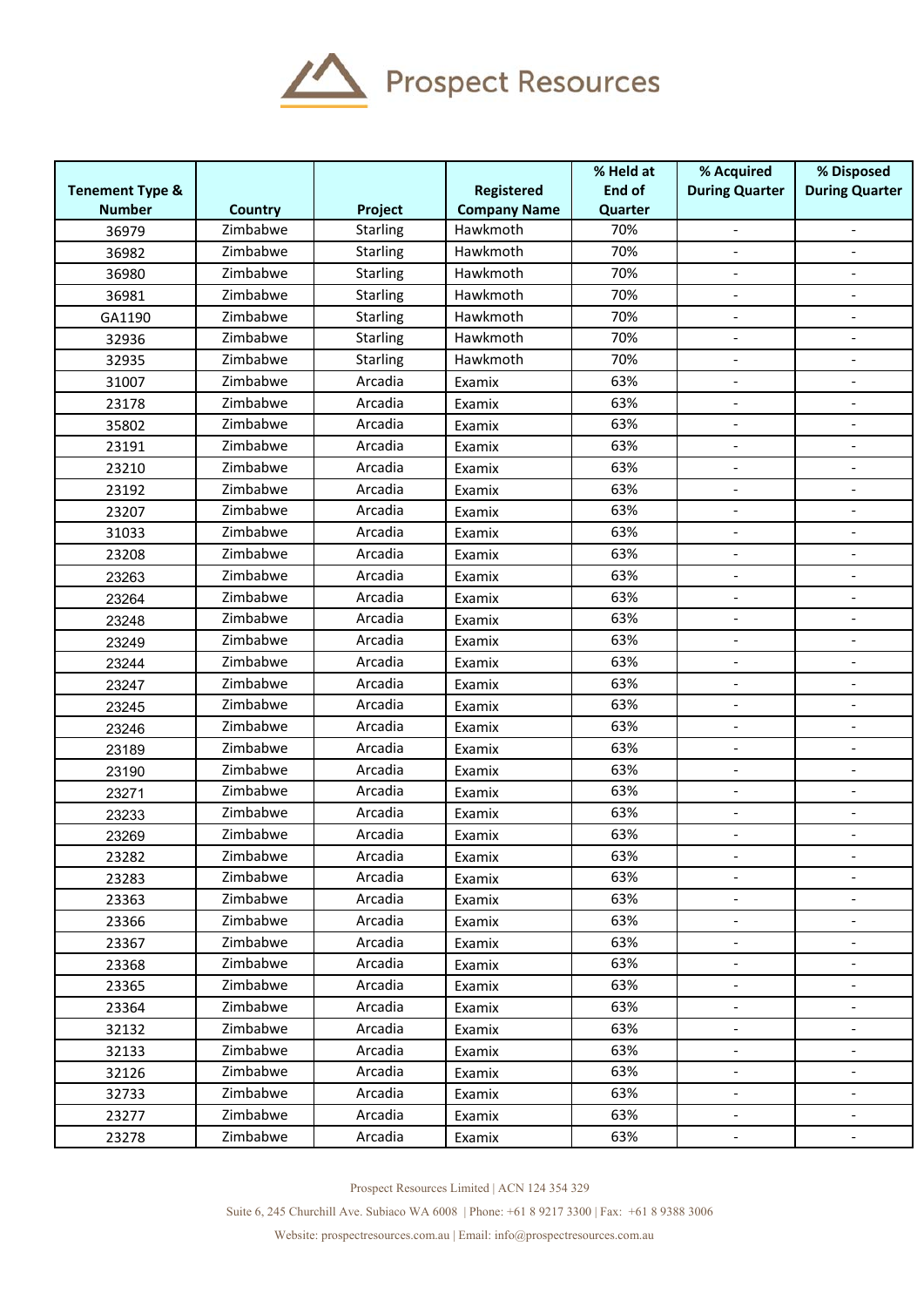

|                            |                      |                                                |                        | % Held at     | % Acquired                   | % Disposed                                           |
|----------------------------|----------------------|------------------------------------------------|------------------------|---------------|------------------------------|------------------------------------------------------|
| <b>Tenement Type &amp;</b> |                      |                                                | Registered             | <b>End of</b> | <b>During Quarter</b>        | <b>During Quarter</b>                                |
| <b>Number</b>              | <b>Country</b>       | Project                                        | <b>Company Name</b>    | Quarter       |                              |                                                      |
| 23279                      | Zimbabwe             | Arcadia                                        | Examix                 | 63%           |                              |                                                      |
| 23276                      | Zimbabwe             | Arcadia                                        | Examix                 | 63%           |                              |                                                      |
| 23281                      | Zimbabwe             | Arcadia                                        | Examix                 | 63%           |                              |                                                      |
| 23724                      | Zimbabwe             | Arcadia                                        | Examix                 | 63%           | $\overline{\phantom{a}}$     | $\overline{\phantom{a}}$                             |
| 23275                      | Zimbabwe             | Arcadia                                        | Examix                 | 63%           |                              |                                                      |
| 23722                      | Zimbabwe             | Arcadia                                        | Examix                 | 63%           |                              |                                                      |
| 23723                      | Zimbabwe             | Arcadia                                        | Examix                 | 63%           | $\overline{\phantom{a}}$     |                                                      |
| 34748                      | Zimbabwe             | <b>Greater Farvic</b>                          | Farvic                 | (i)           |                              |                                                      |
| 34750                      | Zimbabwe             | <b>Greater Farvic</b>                          | Farvic                 | (i)           | $\blacksquare$               |                                                      |
| 140300J                    | Zimbabwe             | <b>Greater Farvic</b>                          | Farvic                 | (i)           | $\overline{\phantom{a}}$     | $\qquad \qquad \blacksquare$                         |
| 140297 J                   | Zimbabwe             | <b>Greater Farvic</b>                          | Farvic                 | (i)           |                              |                                                      |
| 140295J                    | Zimbabwe             | <b>Greater Farvic</b>                          | Farvic                 | (i)           |                              |                                                      |
| 140296 J                   | Zimbabwe             | <b>Greater Farvic</b>                          | Farvic                 | (i)           |                              |                                                      |
| 140299 J                   | Zimbabwe             | <b>Greater Farvic</b>                          | Farvic                 | (i)           |                              |                                                      |
| 140298 J                   | Zimbabwe             | <b>Greater Farvic</b>                          | Farvic                 | (i)           | $\overline{\phantom{a}}$     | $\overline{\phantom{a}}$                             |
| 179175J                    | Zimbabwe             | <b>Greater Farvic</b>                          | Farvic                 | (i)           |                              |                                                      |
| 179176J                    | Zimbabwe             | <b>Greater Farvic</b>                          | Farvic                 | (i)           | $\overline{\phantom{a}}$     |                                                      |
| 179177J                    | Zimbabwe             | <b>Greater Farvic</b>                          | Farvic                 | (i)           |                              | $\overline{a}$                                       |
| 179179J                    | Zimbabwe             | <b>Greater Farvic</b>                          | Farvic                 | (i)           |                              | $\overline{\phantom{0}}$                             |
| 174178 J                   | Zimbabwe             | <b>Greater Farvic</b>                          | Farvic                 | (i)<br>(i)    | $\overline{\phantom{a}}$     | $\overline{\phantom{a}}$                             |
| 435131 J                   | Zimbabwe             | <b>Greater Farvic</b>                          | Tannahill              | (i)           |                              |                                                      |
| 435129 J                   | Zimbabwe             | <b>Greater Farvic</b>                          | Tannahill              | (i)           |                              |                                                      |
| 435130 J                   | Zimbabwe             | <b>Greater Farvic</b>                          | Tannahill              | (i)           |                              |                                                      |
| 435132J<br>435125J         | Zimbabwe<br>Zimbabwe | <b>Greater Farvic</b><br><b>Greater Farvic</b> | Tannahill<br>Tannahill | (i)           | $\overline{\phantom{a}}$     | $\overline{\phantom{0}}$<br>$\overline{\phantom{a}}$ |
| 435124 J                   | Zimbabwe             | <b>Greater Farvic</b>                          | Tannahill              | (i)           |                              |                                                      |
| 435123J                    | Zimbabwe             | <b>Greater Farvic</b>                          | Tannahill              | (i)           | $\overline{\phantom{a}}$     |                                                      |
| 435126J                    | Zimbabwe             | <b>Greater Farvic</b>                          | Tannahill              | (i)           | $\blacksquare$               |                                                      |
| 435128 J                   | Zimbabwe             | <b>Greater Farvic</b>                          | Tannahill              | (i)           | $\qquad \qquad \blacksquare$ | -                                                    |
| 435127J                    | Zimbabwe             | <b>Greater Farvic</b>                          | Tannahill              | (i)           | $\blacksquare$               | $\overline{\phantom{a}}$                             |
| 448985J                    | Zimbabwe             | <b>Greater Farvic</b>                          | Tannahill              | (i)           |                              |                                                      |
| 482952 J                   | Zimbabwe             | Greater Farvic                                 | Tannahill              | (i)           |                              |                                                      |
| 482953 J                   | Zimbabwe             | <b>Greater Farvic</b>                          | Tannahill              | (i)           |                              |                                                      |
| 483048 J                   | Zimbabwe             | <b>Greater Farvic</b>                          | Tannahill              | (i)           | ۰                            | ۰.                                                   |
| 483005J                    | Zimbabwe             | <b>Greater Farvic</b>                          | Tannahill              | (i)           | $\overline{\phantom{a}}$     |                                                      |
| 483006 J                   | Zimbabwe             | <b>Greater Farvic</b>                          | Tannahill              | (i)           |                              |                                                      |
| 483007J                    | Zimbabwe             | <b>Greater Farvic</b>                          | Tannahill              | (i)           |                              |                                                      |
| 483062J                    | Zimbabwe             | <b>Greater Farvic</b>                          | Tannahill              | (i)           |                              |                                                      |
| 483061 J                   | Zimbabwe             | <b>Greater Farvic</b>                          | Tannahill              | (i)           | ۰                            | $\overline{\phantom{0}}$                             |
| 483004 J                   | Zimbabwe             | <b>Greater Farvic</b>                          | Tannahill              | (i)           | $\overline{\phantom{a}}$     |                                                      |
| 483003J                    | Zimbabwe             | <b>Greater Farvic</b>                          | Tannahill              | (i)           |                              |                                                      |
| 435227 J                   | Zimbabwe             | Greater Farvic                                 | Tannahill              | (i)           |                              |                                                      |
| 483000 J                   | Zimbabwe             | <b>Greater Farvic</b>                          | Tannahill              | (i)           |                              |                                                      |
| 483009 J                   | Zimbabwe             | <b>Greater Farvic</b>                          | Tannahill              | (i)           | $\overline{\phantom{a}}$     | $\overline{\phantom{0}}$                             |

Suite 6, 245 Churchill Ave. Subiaco WA 6008 | Phone: +61 8 9217 3300 | Fax: +61 8 9388 3006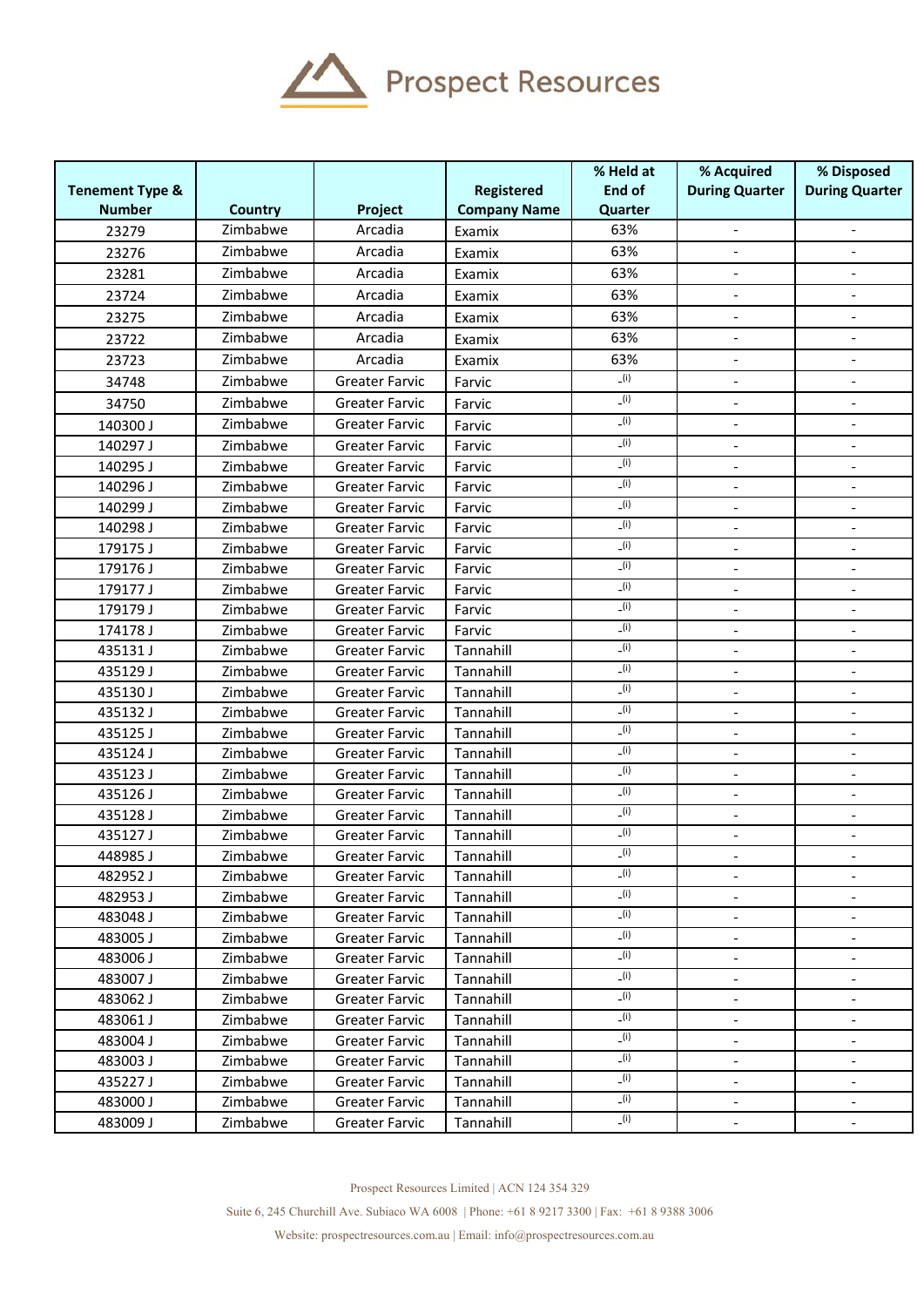

|                            |                |                       | Registered  | % Held at End | % Acquired                   | % Disposed                   |
|----------------------------|----------------|-----------------------|-------------|---------------|------------------------------|------------------------------|
| <b>Tenement Type &amp;</b> |                |                       | Company     | of Quarter    | <b>During Quarter</b>        | <b>During Quarter</b>        |
| <b>Number</b>              | <b>Country</b> | Project               | <b>Name</b> |               |                              |                              |
| 483010J                    | Zimbabwe       | <b>Greater Farvic</b> | Tannahill   | (i)           | $\frac{1}{2}$                | $\overline{\phantom{a}}$     |
| 483012J                    | Zimbabwe       | <b>Greater Farvic</b> | Tannahill   | (i)           |                              |                              |
| 483011J                    | Zimbabwe       | <b>Greater Farvic</b> | Tannahill   | (i)           |                              |                              |
| 483014J                    | Zimbabwe       | <b>Greater Farvic</b> | Tannahill   | (i)           |                              |                              |
| 483018J                    | Zimbabwe       | <b>Greater Farvic</b> | Tannahill   | (i)           | $\overline{\phantom{a}}$     | $\overline{\phantom{a}}$     |
| 483017J                    | Zimbabwe       | <b>Greater Farvic</b> | Tannahill   | (i)           | $\overline{\phantom{a}}$     | $\blacksquare$               |
| 483015J                    | Zimbabwe       | <b>Greater Farvic</b> | Tannahill   | (i)           |                              |                              |
| 483013J                    | Zimbabwe       | <b>Greater Farvic</b> | Tannahill   | (i)           |                              |                              |
| 482999 J                   | Zimbabwe       | <b>Greater Farvic</b> | Tannahill   | (i)           |                              |                              |
| 482997J                    | Zimbabwe       | <b>Greater Farvic</b> | Tannahill   | (i)           | $\qquad \qquad \blacksquare$ | $\overline{\phantom{a}}$     |
| 482996J                    | Zimbabwe       | <b>Greater Farvic</b> | Tannahill   | (i)           |                              |                              |
| 482995J                    | Zimbabwe       | <b>Greater Farvic</b> | Tannahill   | (i)           |                              |                              |
| 435211J                    | Zimbabwe       | <b>Greater Farvic</b> | Tannahill   | (i)           | $\blacksquare$               | $\overline{a}$               |
| 435209 J                   | Zimbabwe       | <b>Greater Farvic</b> | Tannahill   | (i)           |                              |                              |
| 435210J                    | Zimbabwe       | <b>Greater Farvic</b> | Tannahill   | (i)           | $\qquad \qquad \blacksquare$ | $\overline{\phantom{a}}$     |
| 435196J                    | Zimbabwe       | <b>Greater Farvic</b> | Tannahill   | (i)           | $\frac{1}{2}$                |                              |
| 435197J                    | Zimbabwe       | <b>Greater Farvic</b> | Tannahill   | (i)           | $\frac{1}{2}$                |                              |
| 435199J                    | Zimbabwe       | <b>Greater Farvic</b> | Tannahill   | (i)           |                              |                              |
| 435198J                    | Zimbabwe       | <b>Greater Farvic</b> | Tannahill   | (i)           |                              |                              |
| 435200 J                   | Zimbabwe       | <b>Greater Farvic</b> | Tannahill   | (i)           | $\qquad \qquad \blacksquare$ | $\overline{\phantom{a}}$     |
| 435201 J                   | Zimbabwe       | <b>Greater Farvic</b> | Tannahill   | (i)           | $\overline{a}$               | $\blacksquare$               |
| 435214 J                   | Zimbabwe       | <b>Greater Farvic</b> | Tannahill   | (i)           | $\qquad \qquad \blacksquare$ |                              |
| 435213J                    | Zimbabwe       | <b>Greater Farvic</b> | Tannahill   | (i)           | $\overline{\phantom{a}}$     |                              |
| 435215J                    | Zimbabwe       | <b>Greater Farvic</b> | Tannahill   | (i)           |                              | $\qquad \qquad \blacksquare$ |
| 435217J                    | Zimbabwe       | <b>Greater Farvic</b> | Tannahill   | (i)           | $\qquad \qquad \blacksquare$ | $\overline{\phantom{a}}$     |
| 435219J                    | Zimbabwe       | <b>Greater Farvic</b> | Tannahill   | (i)           | $\frac{1}{2}$                |                              |
| 435221J                    | Zimbabwe       | <b>Greater Farvic</b> | Tannahill   | (i)           |                              |                              |
| 435218J                    | Zimbabwe       | <b>Greater Farvic</b> | Tannahill   | (i)           |                              |                              |
| 483222J                    | Zimbabwe       | <b>Greater Farvic</b> | Tannahill   | (i)           |                              | $\qquad \qquad \blacksquare$ |
| 435204 J                   | Zimbabwe       | <b>Greater Farvic</b> | Tannahill   | (i)           | $\qquad \qquad \blacksquare$ | $\overline{\phantom{a}}$     |
| 482998                     | Zimbabwe       | <b>Greater Farvic</b> | Tannahill   | (i)           | $\overline{\phantom{a}}$     | $\overline{\phantom{a}}$     |
| 483037 J                   | Zimbabwe       | <b>Greater Farvic</b> | Tannahill   | (i)           |                              |                              |
| 483024 J                   | Zimbabwe       | <b>Greater Farvic</b> | Tannahill   | (i)           |                              |                              |
| 435225J                    | Zimbabwe       | <b>Greater Farvic</b> | Tannahill   | (i)           |                              | $\overline{\phantom{a}}$     |
| 435226 J                   | Zimbabwe       | <b>Greater Farvic</b> | Tannahill   | (i)           | $\qquad \qquad \blacksquare$ | $\overline{\phantom{a}}$     |
| 483063J                    | Zimbabwe       | <b>Greater Farvic</b> | Tannahill   | (i)           | $\overline{\phantom{a}}$     |                              |
| 483064 J                   | Zimbabwe       | <b>Greater Farvic</b> | Tannahill   | (i)           |                              |                              |
| 483065J                    | Zimbabwe       | <b>Greater Farvic</b> | Tannahill   | (i)           |                              |                              |
| 483066J                    | Zimbabwe       | <b>Greater Farvic</b> | Tannahill   | (i)           | -                            | $\overline{\phantom{a}}$     |
| 483067J                    | Zimbabwe       | <b>Greater Farvic</b> | Tannahill   | (i)           | $\qquad \qquad \blacksquare$ | $\overline{\phantom{a}}$     |
| 483068J                    | Zimbabwe       | <b>Greater Farvic</b> | Tannahill   | (i)           | $\overline{\phantom{a}}$     |                              |
| 483069 J                   | Zimbabwe       | Greater Farvic        | Tannahill   | (i)           | $\blacksquare$               |                              |
| 483464 J                   | Zimbabwe       | <b>Greater Farvic</b> | Tannahill   | (i)           |                              |                              |
| 483465 J                   | Zimbabwe       | <b>Greater Farvic</b> | Tannahill   | (i)           | $\qquad \qquad \blacksquare$ | $\overline{\phantom{a}}$     |
| 483466 J                   | Zimbabwe       | <b>Greater Farvic</b> | Tannahill   | (i)           | $\overline{\phantom{a}}$     | $\overline{\phantom{a}}$     |
| 483469 J                   | Zimbabwe       | Greater Farvic        | Tannahill   | (i)           | $\blacksquare$               |                              |

Prospect Resources Limited | ACN 124 354 329

Suite 6, 245 Churchill Ave. Subiaco WA 6008 | Phone: +61 8 9217 3300 | Fax: +61 8 9388 3006